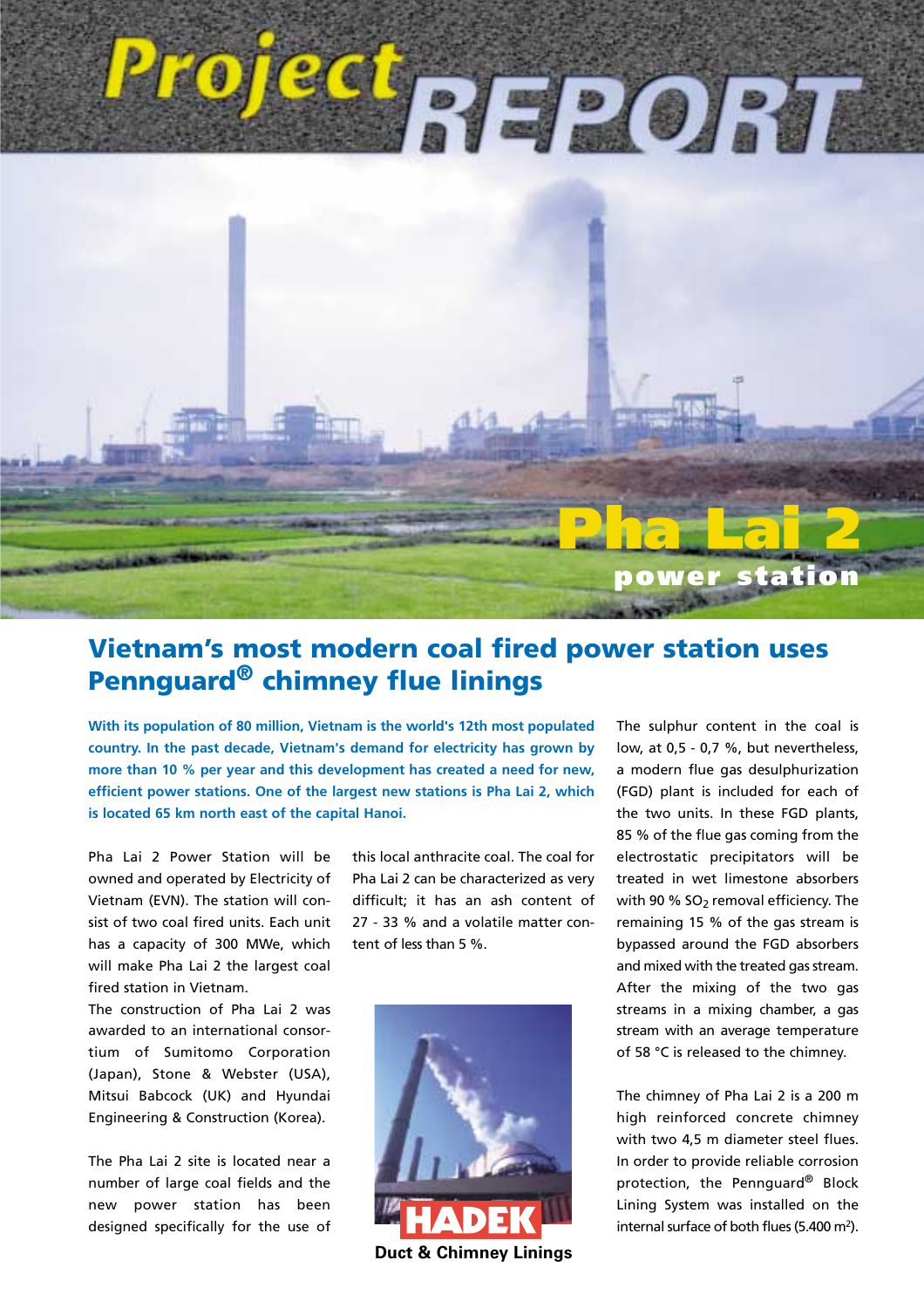## **Project REPORT**

### **AN EFFICIENT AND RELIABLE INSTALLATION PROCESS**

Hyundai Engineering & Construction, the consortium partner for civil works and erection, appointed Hamon Mariani Battista S.p.A. (Italy) for the construction of the 200 m high chimney of Pha Lai 2 Power Station.

In order to achieve an efficient installation process, the chimney builder chose a specific work method, as described under points 1 - 6:



**1**<br> **1** T.2 m high sections ("cans") of the chimney flue are grit blasted steel chimney flue are grit blasted in a special, off-site location.



Pe Pennguard® Block Primer is sprayapplied to the steel cans.

**3** The cans are transported to the jobsite and placed upright, next to the chimney.







**4** Local personnel install the Pennguard® lining in the steel flue cans, while the cans are still outside of the chimney.

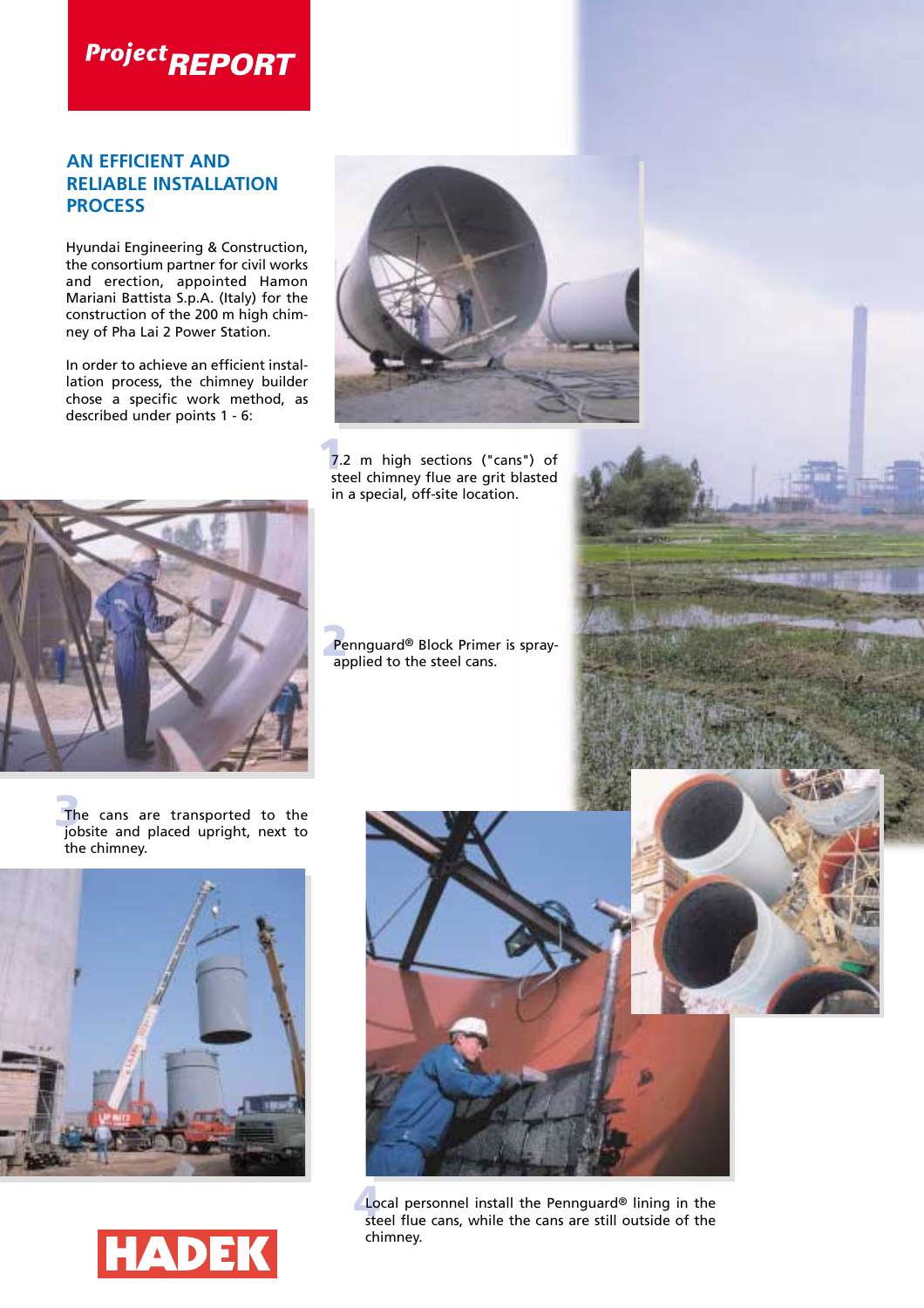

**6**Inspectors check the field weld. After<br>approval, workers clean the weld area and install a Pennguard® lining over the area of the field weld.

The chosen work method proved to be fast and efficient. While the lining crew on ground level was producing pre-lined cans on a regular schedule, the erection crew was attaching the cans to the two flues. Using this well coordinated system, the crews installed two Pennguard®-lined steel flues within a period of 8 weeks.



**5**The pre-lined cans enter the chimney and are welded to the portion of steel flue already installed. The cans are externally reinforced, to prevent excessive deformation during handling. During welding, special safety measures are observed to maintain fire safety.